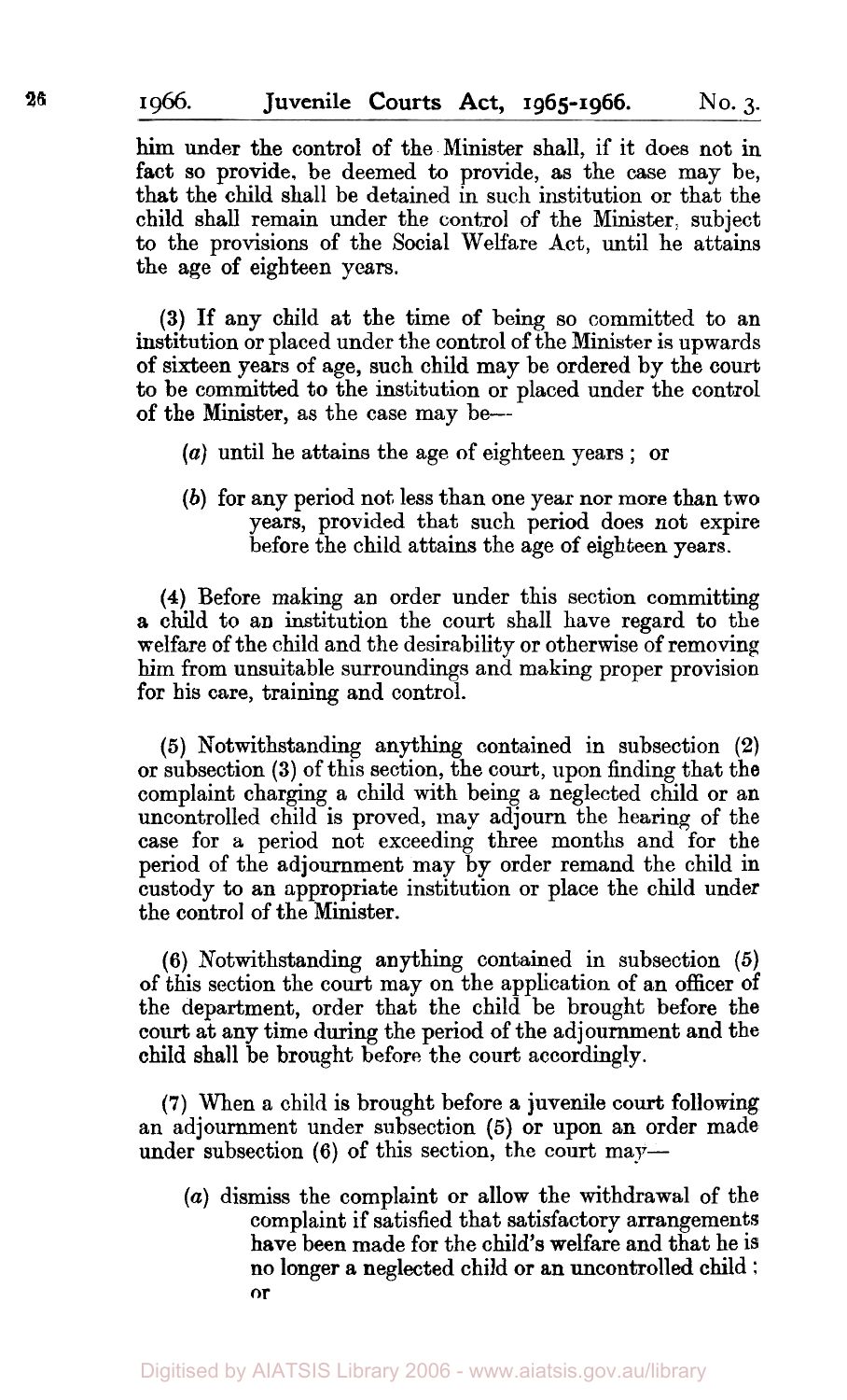*(b)* make an order under subsection **(1)** of this section.

**(8)** No order shall be made under subsection **(1)** or **(3)** of this section in respect of a neglected child or an uncontrolled child without notice of the complaint in question being served on the parent or guardian of the child having the immediate custody and control of the child unless the whereabouts of the parent or guardian are unknown.

(9) Such notice shall be deemed to be sufficiently served if served personally on such parent or guardian, or posted addressed to him at his last known place of abode or business a reasonable time before the date of hearing of the complaint.

**45.** (1) Notwithstanding anything contained in any Act, a *Special pro*complaint (whether laid before or after the commencement of **charging child** this Act) charging a child with being a neglected child or an *with being a neglected or*  uncontrolled child shall be deemed not to be a complaint charging the child with committing an offence within the meaning of this Act or any other Act, and any child in respect of whom such a complaint is proved shall be deemed not to be guilty or convicted of an offence in respect of that complaint.

*(2)* When hearing a complaint charging a child with being a neglected child or an uncontrolled child-

- *(a)* the court shall not be bound by the laws or rules of evidence and may admit any evidence which, in the opinion of the court, will assist it to determine the complaint in a manner which appears to the court to be in the best interests of the child ; and
- *(b)* the court shall determine the complaint in the manner which appears to the court to be in the best interests of the child.

**46.** (1) Except as otherwise provided in this section, children Restrictions on und by a court to be neglected children or uncontrolled explorating found by a court to be neglected children or uncontrolled **committing** children and children liable to be committed to an institution *uncontrolled* pursuant to Part V of the Education Act. 1915-1965, shall institutions. children and children liable to be committed to an institution pursuant to Part **V** of the Education Act, **1915-1965,** shall not be committed by a court to reformative institutions, **ss. 111, 112.** but may be committed to institutions set apart by proclamation under the Social Welfare Act for the care of neglected or uncontrolled children or to such other institutions as the court considers appropriate.

(2) Notwithstanding anything contained in subsection **(1)**  of this section or in the Social Welfare Act, if any child found by a juvenile court constituted of a special magistrate to be an uncontrolled child ought, in the opinion of the court, to be sent to a reformative institution, such court may order the child to be committed to such **an** institution accordmgly.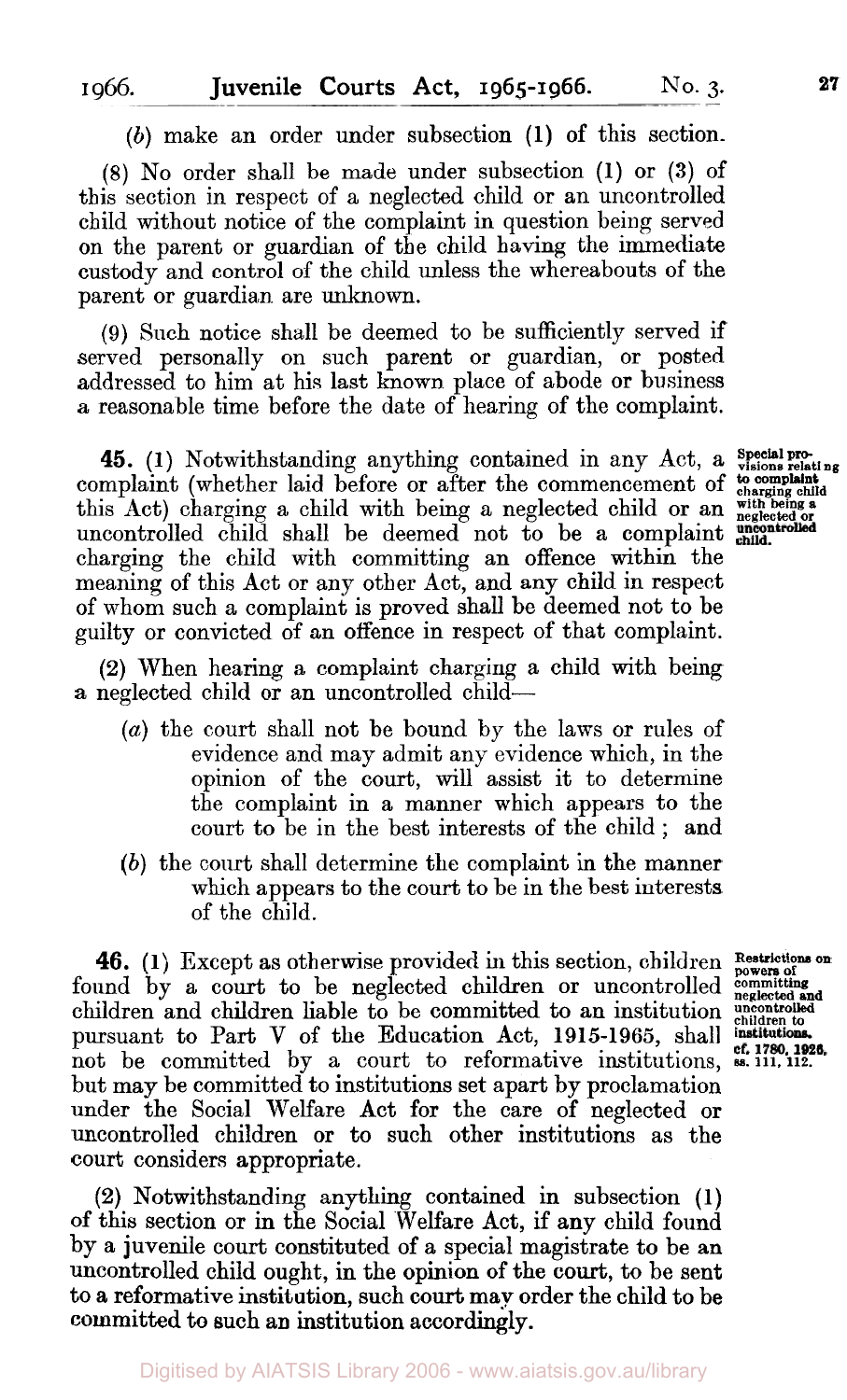**Limitation of powers of** *powers of justices to*  **commit uncontrolled children to reformative institutions.** 

**47. (1)** A juvenile court constituted of justices which finds a complaint charging a child with being an uncontrolled child proved shall not order that the child be committed **to** a reformative institution.

*(2)* If the court is of the opinion that the child ought **to** be committed to a reformative institution, the court shall by memorandum refer the case to the Adelaide Juvenile Court as provided by section **18** of this Act or to some other convenient juvenile court constituted of a special magistrate in which case the provisions of section **18** of this Act shall apply and have effect as if that other juvenile court were the Adelaide Juvenile Court.

**Power** *to* **apprehend neglected or uncontrolled child etc. without warrant. cf. 1780.1926. 88.101.110.** 

**48. (1)** Any officer of the department **or** member of the police force may, without a warrant, apprehend any child appearing to such officer or member or suspected by him to be a neglected child **or** an uncontrolled child.

*(2)* Any officer of the department specially authorized in writing by the Director **or** any member of the police force may enter into or upon any house, building, or other premises for the purpose of apprehending and may, there **or** elsewhere, apprehend any child who is reasonably suspected of having committed an offence **or** of being a neglected child or an uncontrolled child.

**(3)** Where a child apprehended under any provision of this section is charged with any offence **or** with being a neglected child **or** an uncontrolled child, he shall, as **soon** as conveniently may be, be brought before a juvenile court so that the matter alleged against him may be heard and determined.

**Issue Of warrant on [complaint](http://wmpl.int)**  summons **or against a neglected or uncontrolled child. of. 1780.1926.** *s.* **103a.** 

**49. (1)** Where a complaint is laid charging a child with being a neglected child or an uncontrolled child, any justice may summon the child to appear before a juvenile court at a time and place to be named in the summons so that the complaint against him may be heard and determined.

*(2)* A justice may, instead of issuing a summons, issue a warrant under his hand for the apprehension of the child and for his detention in an institution **or** other suitable place (not being a prison) until the hearing of the complaint.

**(3)** A child *so* apprehended shall, as **soon** as conveniently may be, be brought before a juvenile court *so* that the complaint against him may be heard and determined.

**(4)** Any child brought before a juvenile court and charged with being a neglected child or an uncontrolled child under this Act **or** the Social Welfare Act **may** be dealt with by the **court as**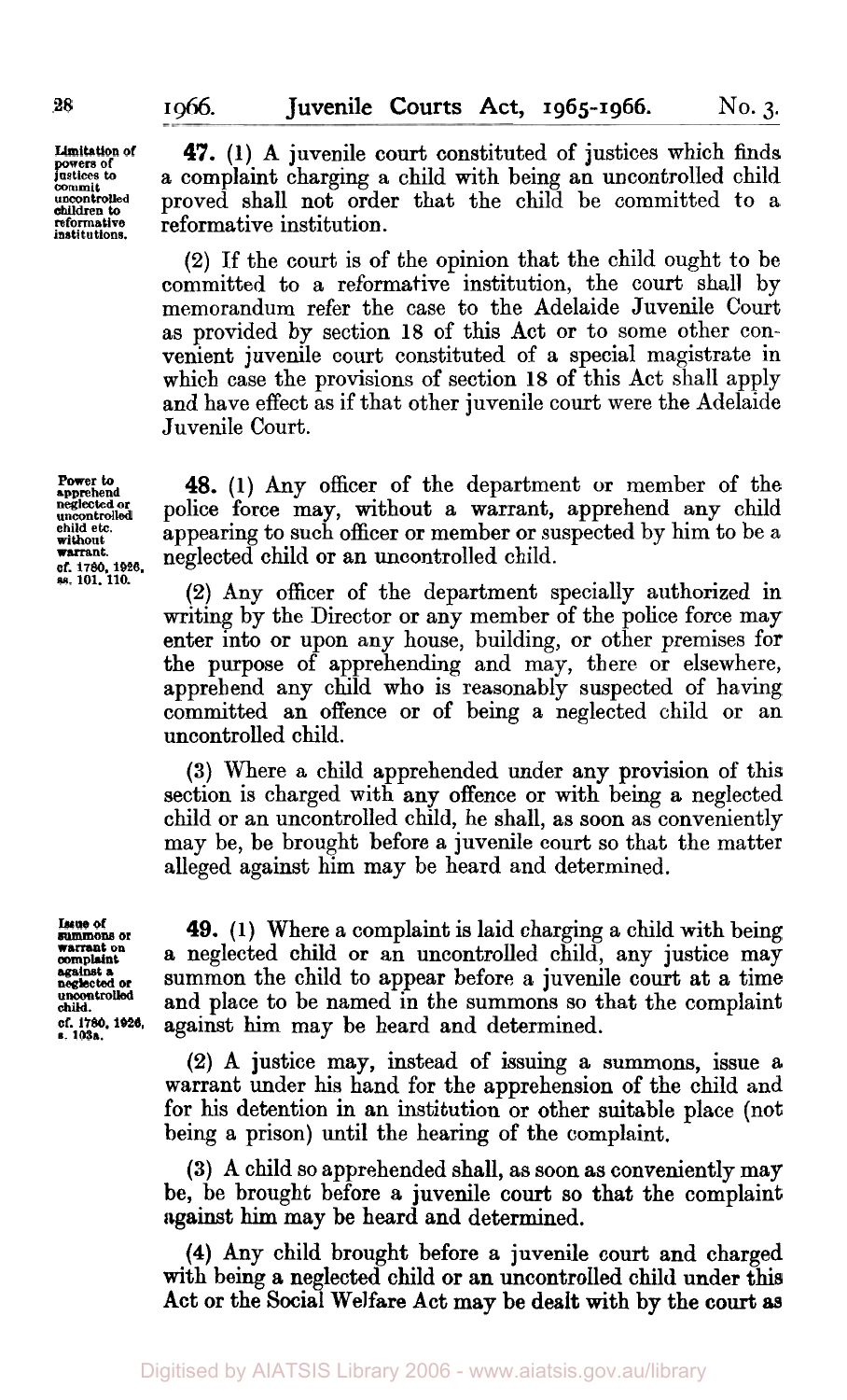provided by this Act notwithstanding that the child has not been summoned as aforesaid or that a warrant has not been issued for the apprehension of the child.

**50.** (1) Any proceedings under this Act or the Social Welfare **Power to take** Act relating to a neglected child or an uncontrolled child may be **against neglected** taken by the Director or any officer of the department who is **uncontrolled** authorized by the Director to take proceedings and all such **cf. 1983**, 1930. proceedings may be conducted by that officer or any other officer of the department who is so authorized.

**(2)** A document purporting to be signed by the Director stating that the person therein named is an officer of the department, and is authorized by the Director to take proceedings or conduct cases under this Act or the Social Welfare Act shall be evidence of the facts so stated.

**(3)** Where a juvenile court is aware of its own knowledge that a person is an officer of the department duly authorized as provided by this section, the court may take judicial notice of that fact, in which case no proof of identity or authorization shall be required.

51. Where a child under the age of twelve years is charged **Presence of**  $\Lambda$ with being a neglected child or an uncontrolled child and is vears in court committed to custody in an institution or other place of security remand.<br>for any period for which he is remanded pursuant to this Act.  $\frac{67}{5}$ ,  $\frac{33}{5}$ , 1952. for any period for which he is remanded pursuant to this Act, the presence of the child before the court or justice shall not be required while the court or justice hears any application or makes any order for a further remand of the child, unless the court or justice otherwise orders.

**52. (1)** In any proceedings relating to neglected children or **Court may receive reports**  uncontrolled children, the court may receive as evidence and **assistance** in take into consideration any report from any member of the **cf. 1780, 1926.**  police force or officer of the department; and the contents of **s.** 108. such report shall be made known to the child charged and his parent or guardian (if present in court) or their counsel or solicitors who shall be permitted to cross-examine such member or officer thereon.

**(2)** Notwithstanding anything contained in subsection **(1)**  of this section, the court, if it is of the opinion that the report contains material which, if disclosed to the child, may be prejudicial to the welfare of the child, may in its discretion order that the whole or any part of any such report shall not be made known to the child.

**(3)** The provisions of this section shall not be construed **as**  derogating from the application or meaning of subsection **(2) of**  section **45** of this **Act.**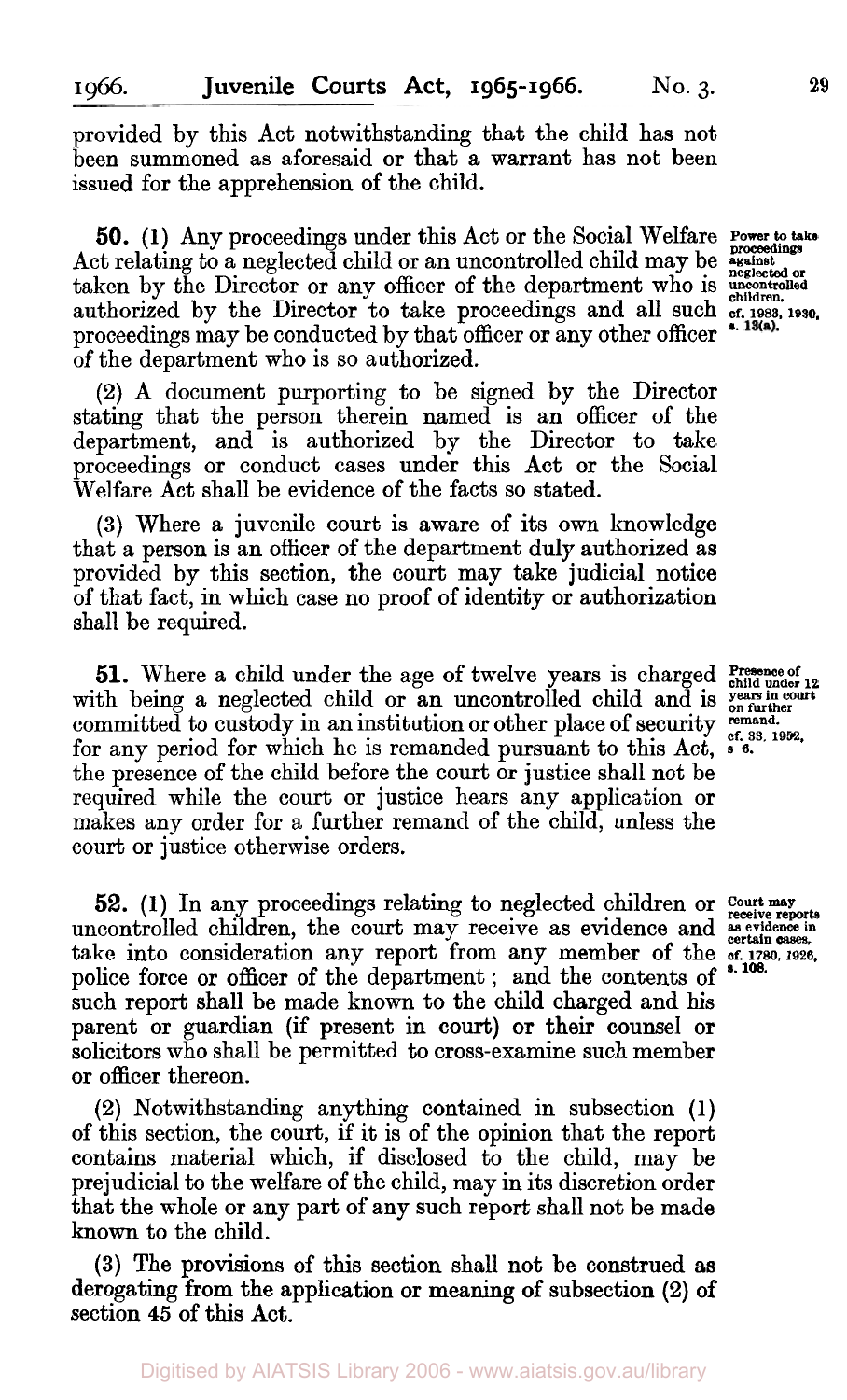## PART VI.

## APPEALS FROM ANI) RECONSIDERATION OF PENALTY BY JUVENILE COURTS.

Powers of **Supreme Powers of** *Court*  **on appeal.** 

**53.** The Supreme Court when hearing an appeal from a juvenile court may exercise the same powers and make any order or adjudication in relation to a child that could lawfully have been made by a juvenile court constituted of **a** special magistrate acting under the powers conferred on it by this Act.

**Reconsider-**<br>**ation of penalty**<br>**by juvenile**<br>**court.** 

**54. (1)** Where an order or adjudication is made by a juvenile court whereby a person is sentenced or a neglected child or an uncontrolled child is committed to an institution or placed under the control of the Minister, that court or the Adelaide Juvenile Court may, upon an application made under subsection **(2)** of this section, reconsider and confirm or vary the order or adjudication; but any variation of the order or adjudication shall be within the limits within which the court would have had power to act if it were making the original order or adjudication.

**(2)** Subject to subsections **(6)** and (9) of this section, an application for reconsideration of the order or adjudication may be made by-

- *(a)* the person against whom the order or adjudication was made ;
- *(b)* a parent or guardian of such person ;
- **(c)** the complainant or informant in the proceedings in relation to which the order or adjudication was made; or
- *(d)* an officer of the department,

and shall be in the prescribed form and delivered to the clerk of the court to which the application is made within one month after the date of the order or adjudication.

**(3)** When an application for reconsideration is received by the clerk of the court, he shall, if necessary, call for and obtain the original information or complaint and all other relevant documents, set a date for the hearing of the application and notify the applicant and all other parties concerned with the application of the date of the hearing.

**(4)** Subject to subsection **(1)** of this section, the court shall, upon hearing the application, reconsider the original order or adjudication and make an order confirming or varying the order **or** adjudication.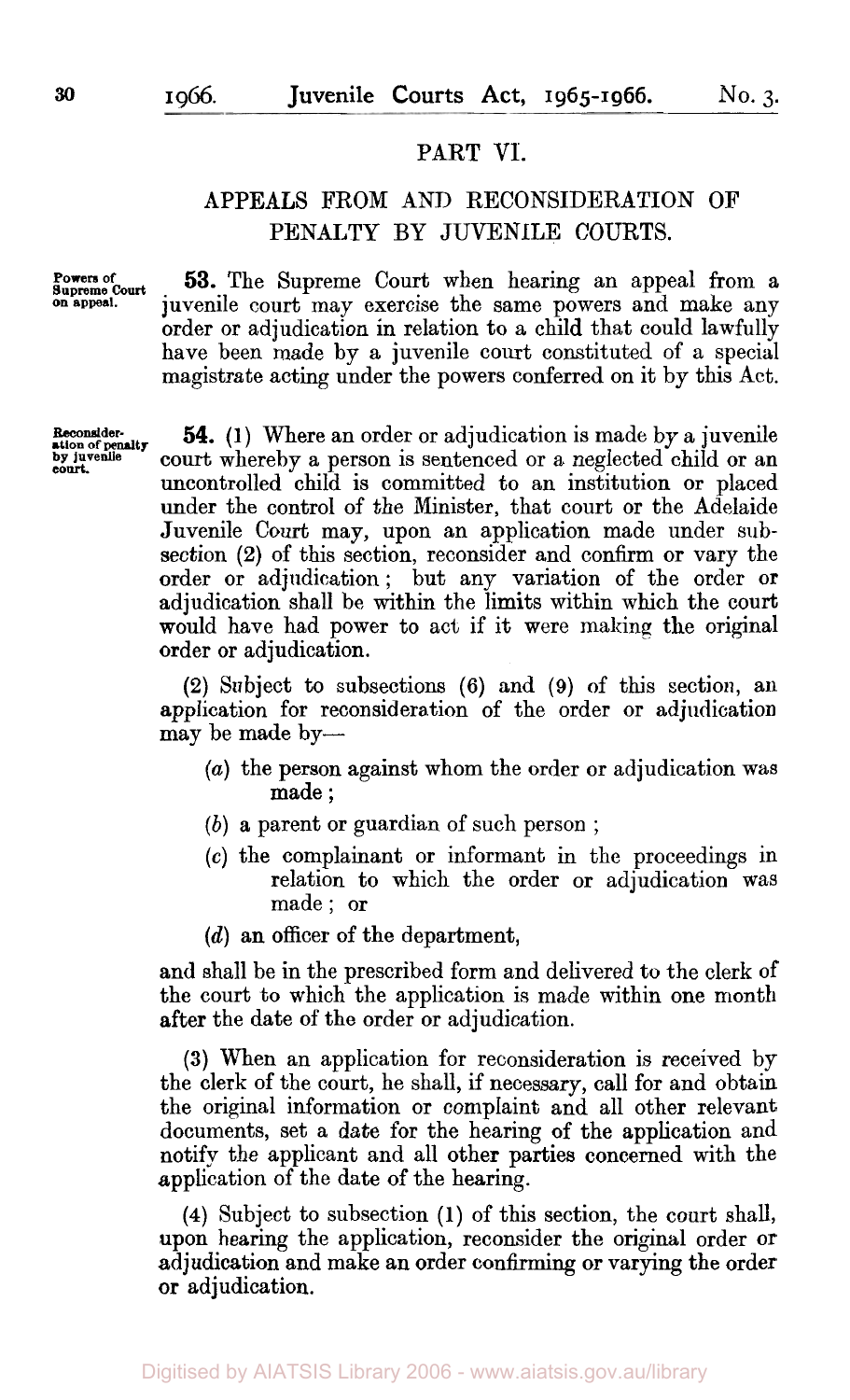*(5)* Where an order has been made under this section confirming or varying an original order or adjudication, that order or adjudication shall have effect as so confirmed or varied.

**(6)** Where an appeal to the Supreme Court is instituted in respect of the original order or adjudication, no application to a juvenile court for reconsideration of that order **or**  adjudication shall thereafter be made.

**(7)** Where an application for reconsideration of an original order or adjudication is made to a juvenile court under this section, no appeal shall lie to the Supreme Court against that order **or** adjudication.

*(8)* Subject to subsection **(9)** of this section, an appeal shalI lie to the Supreme Court from any order of a juvenile court confirming or varying an original order or adjudication under this section.

**(9)** The Adelaide Juvenile Court may hear and determine an application for reconsideration under this section made by an officer of the department notwithstanding that such application is not made within one month from the date **of** the original order or adjudication ; but there shall be no right **fo**  appeal to the Supreme Court from any order of the Adelaide Juvenile Court confirming or varying an original order or adjudication following an application heard and determined pursuant to this subsection.

*55.* **(1)** Where a court, other than a juvenile court makes an order against a person who is under the age **of** eighteen years, (whether sentencing him to imprisonment or otherwise) in the <sup>18</sup> vears of age. belief that that person is of or over that age, that order shall  $\frac{cf. 18, 1941}{48, 21, 22}$ . not be invalid but shall have full force and effect, and anything done thereunder shall be lawful, but the provisions of subsection **(3)** of this section shall apply to and in relation to such order.

**(2)** Where any court makes an order against a person who is of or over the age of eighteen years in the belief that that person is under that age, that order shall not be invalid but shall have full force and effect, and anything done thereunder shall be lawful, but the provisions of subsection **(3)** of this section shall apply to and in relation to such order.

**(3)** The court by which any order referred to in subsection **(1)**  or subsection **(2)** of this section was made or any court to which an appeal against the order or an application for reconsideration of the order has been or could have been brought or made shall, on an application by the person against whom the order was made, or by or **on** behalf of the **Minister,** have **power** *to*  reconsider and vary the order and, for that purpose, to give any directions and make any order which the court **deems proper.** 

**Cases where person wrongly person wrongly believed to be**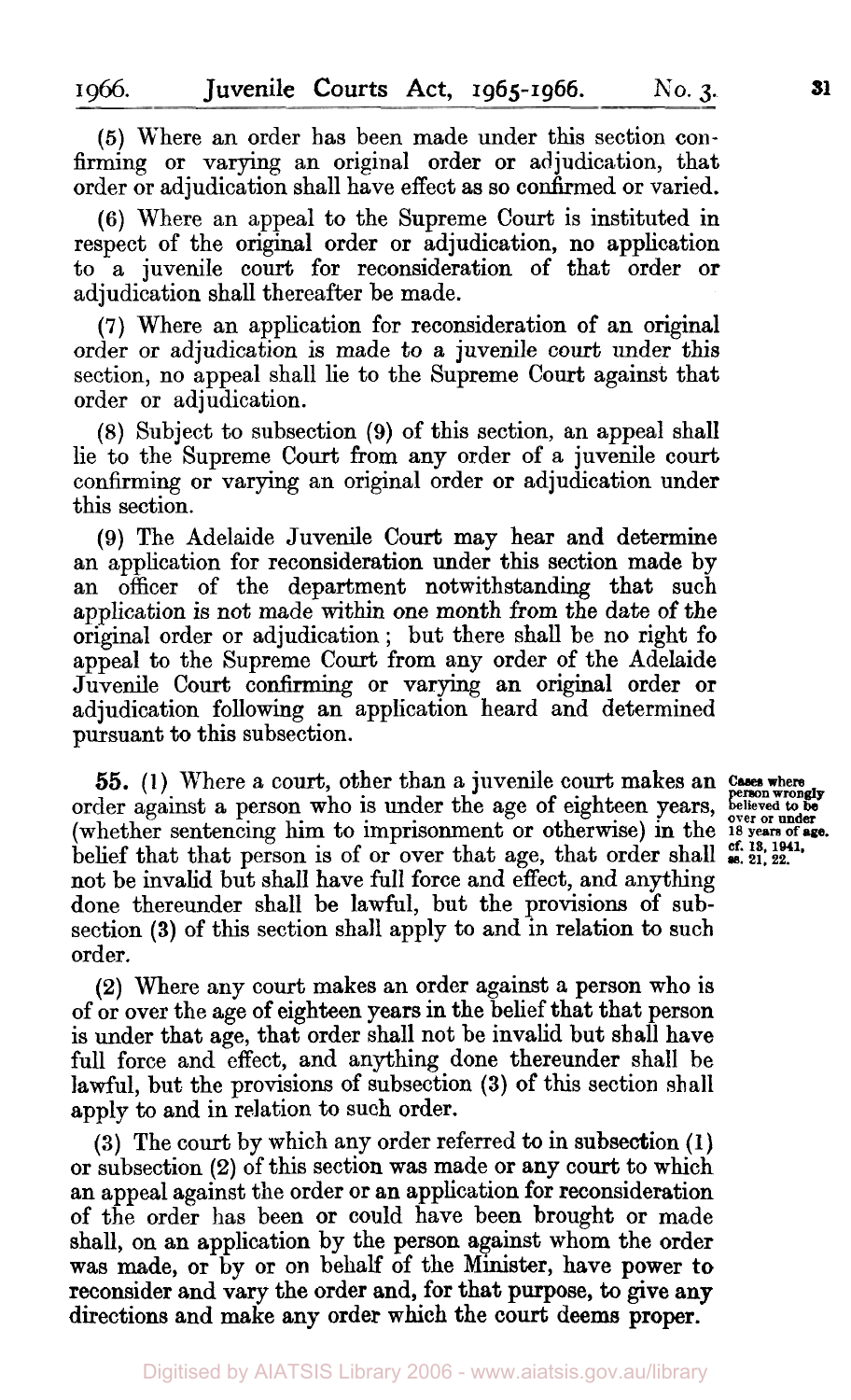## PART **VII.**

## GENERAL PROVISIONS.

**exclude persons 1941. a. 11.** 

**56.** (1) The room or place in which a juvenile court sits shall **from court.** not be open to the public and at the hearing before a juvenile<br>of 1780, 1926, court of any information complaint charge or other procourt of any information, complaint, charge or other proceedings against a child, the court may order that all persons not directly interested in the case shall be excluded from the court or place of hearing.

> **(2)** A juvenile court may, in its discretion, order a child or the parent or guardian of a child to retire from the court or place of hearing during the hearing of any part of the proceedings in relation to the child.

**lAge of criminal responsibility**  *cf.* **18,1941, s. 23. 57.** It shall be conclusively presumed that no child under the age of eight years can be guilty of an offence.

> **58.** Except as in this Act or any other Act otherwise expressly provided, convicted children only shall be ordered to be sent to reformative institutions.

**59.** (1) Whenever a child is ordered by a court to be sent to **cf. 1780.1026,** an institution, the court shall issue a mandate for the taking of the child to that institution and for his detention, subject to the Social Welfare Act, during the period for which he has by virtue of the order, been sent to that institution.

> **(2)** Every such mandate shall be executed and obeyed by all persons to whom it is directed and delivered, and shall be forwarded with the child to the superintendent or matron of the institution and shall be a sufficient warrant **for** the taking and detention of the child named therein according to the tenor thereof, and no other warrant for such taking and detention shall be necessary.

**Aligion of child**<br>**A** be stated in **mandate.** 

**60. (1)** Every mandate by a court for the committal of a child to an institution and every order of a court placing a ref. 1780.11926. child under the control of the Minister shall contain a statement<br>**6.** 118. **of** the age and religion, so far as they are known, of the child, and where applicable, the cause for which, and institution in which, the child is to be detained or placed under such control.

> **(2)** If there is no Statement by the court in the mandate as *to* the age or religion of the child named therein, the Director may indorse on the mandate a statement of the age **or** religion **of** the child, **so** far as the same is known to him.

**Convicted be sent to children** *only* **to institutions. reformative**  *cf.* **1780.1026. s. 111.** 

**Mandate for**<br>detention. *s.* **116.**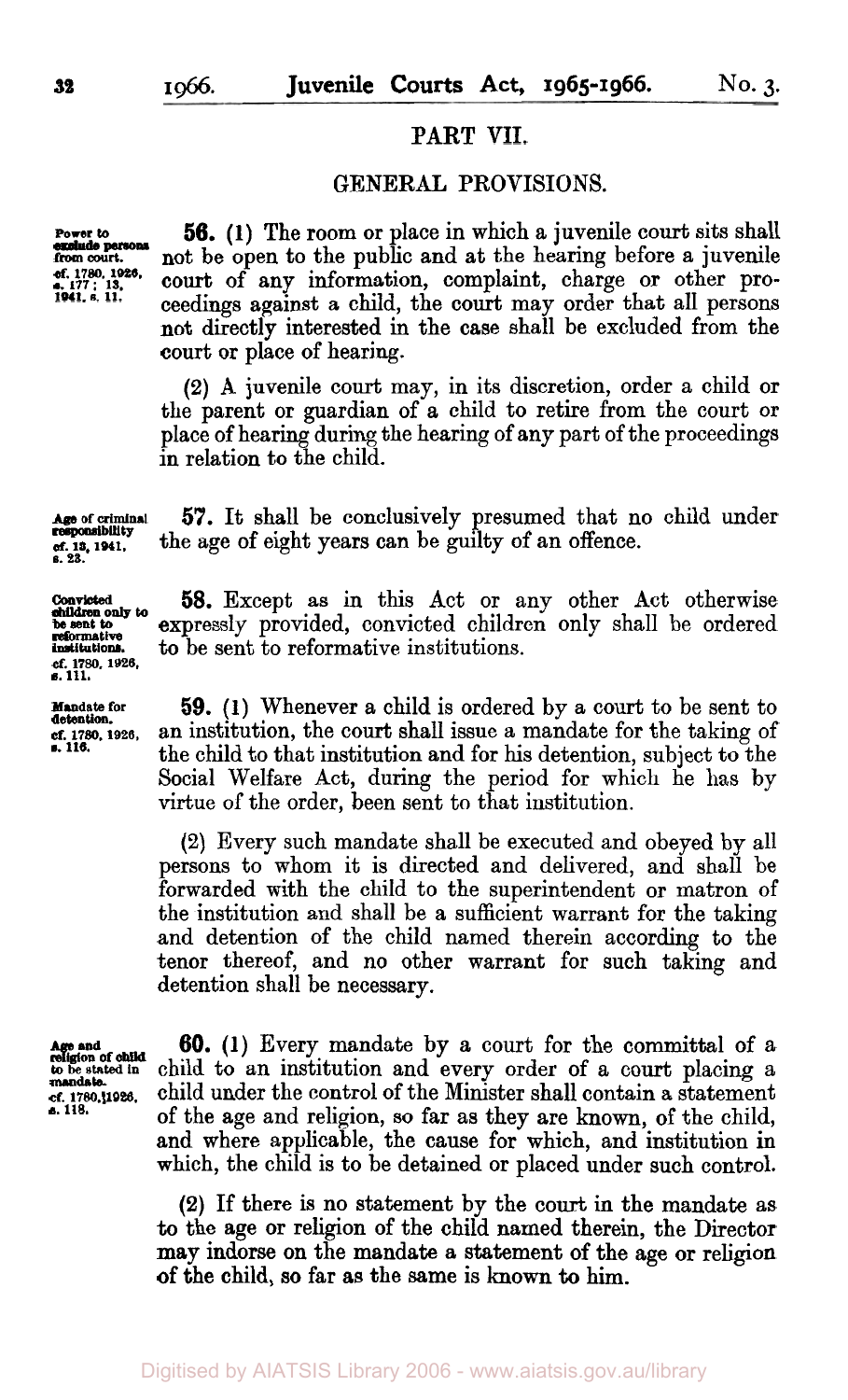**61.** (1) A court shall not order a person who at the time of **Punishment of** child for nonthe making of the order is under the age of eighteen years to be  $\frac{\text{compliance}}{\text{with order}}$ . imprisoned for default in payment of a fine or monetary **cf. 1780, 1926**, sr. penalty imposed by the court or for failure to comply with an **1956.** *s. 5.*  order of the court for the payment of money, but may for any such default or failure order such person to be detained in a remand home or to be placed under the control of the Minister until the person attains the age of eighteen years or for such lesser period as the court in its discretion deems proper.

- **cf. 57, 1956 a.** *5.* **(2)** Where a justice is satisfied that-
	- *(a)* a warrant or mandate has been issued-
		- (i) committing a person under the age of eighteen years to the custody and control of the Children's Welfare and Public Relief Board ;
		- (ii) placing any such person under the control of the Minister ; or
		- (iii) committing any such person to detention in an institution,

by reason of default in compliance with an order or judgment of a court of summary jurisdiction ;

- *(b)* the person has attained the age of eighteen years ; and
- *(c)* the warrant or mandate has not been executed,

the justice may withdraw the warrant or mandate and issue a warrant of commitment in place of the first-mentioned warrant or mandate.

**(3)** Notwithstanding anything contained in the order or judgment, the warrant of commitment so issued shall order that the person be taken to a prison and there detained for such term of imprisonment as the justice deems proper, being a term of imprisonment which could have been ordered had the order or judgment been made in respect of a person who was, at the time of the making of the order or judgment, over the age of eighteen years, and the warrant shall be sufficient authority for its execution according to the tenor thereof by any person to whom it is directed.

- **(4)** Where-
	- (a) a warrant or mandate-
		- (i) committing a person under the age of eighteen years to the custody and control of the Children's Welfare and Public Relief Board;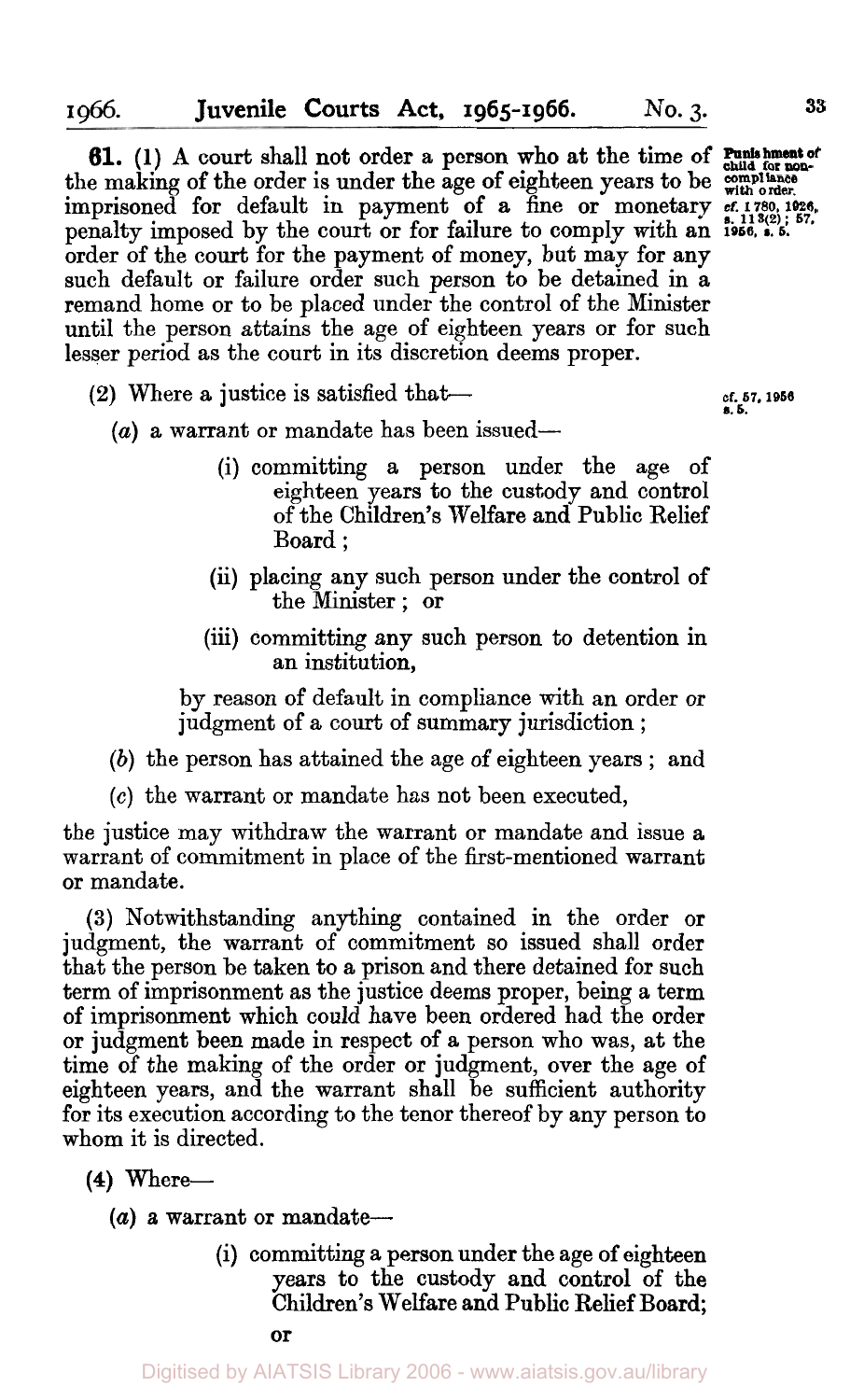(ii) placing any such person under the control of the Minister,

for any period by reason of default in compliance with an order **or** judgment of a court of summary jurisdiction has been executed ; and

*(b)* the person attains the age of eighteen years before the expiration of the period,

notwithstanding anything contained in any Act, that person shall be under the control of the Minister for the remainder of the period, and the warrant **or** mandate shall be sufficient authority for that purpose, notwithstanding that the person has attained the age of eighteen years.

*(5)* Where-

- *(a)* a warrant or mandate committing a person under the age of eighteen years to detention in an institution for any period by reason of default in compliance with an order or judgment of a court of summary jurisdiction has been executed ; and
- *(b)* the person attains the age of eighteen years before the expiration of the period,

notwithstanding anything contained in any Act, that person may be detained in an institution for the remainder of the period, and the warrant **or** mandate shall be sufficient authority for that purpose, notwithstanding that the person has attained the age of eighteen years.

(6) In this section, unless the context otherwise requires, "institution" includes an institution within the meaning of the Maintenance Act, 1926-1963, as in force before the commencement of the Maintenance Act Amendment Act, 1965.

**Parent or guardian of child may be punished in certain** *cases.*  **cf. 1780. 1926** *s.* **105 as am. by 44, 1941. s. <sup>11</sup>**; **47. 1948. s. 7.** 

**62. (1)** If, on the hearing of any information **or** complaint before a juvenile court, any child is found guilty **of** any offence **or** is found to be a neglected child **or** an uncontrolled child, and the **court** is of the opinion that such child is guilty **of** such offence or is a neglected child or uncontrolled child wholly **or**  partly in consequence of some fault **of** or lack of proper care **or**  control **on** the part of the parent **or** guardian of such child, the **court** may, **on** the hearing or any adjournment thereof, and without any complaint made for that purpose, in its discretion punish such parent or guardian by a fine not exceeding fifty pounds, **or** by imprisonment for any term not exceeding six months.

(2) Notwithstanding anything contained in section 62c of the Justices Act, 1921-1965, the court may, under this section, punish a parent **or** guardian who, having been served with a notice under this section, has failed to attend the hearing, but, **save as** aforesaid, the court shall not punish the parent **or**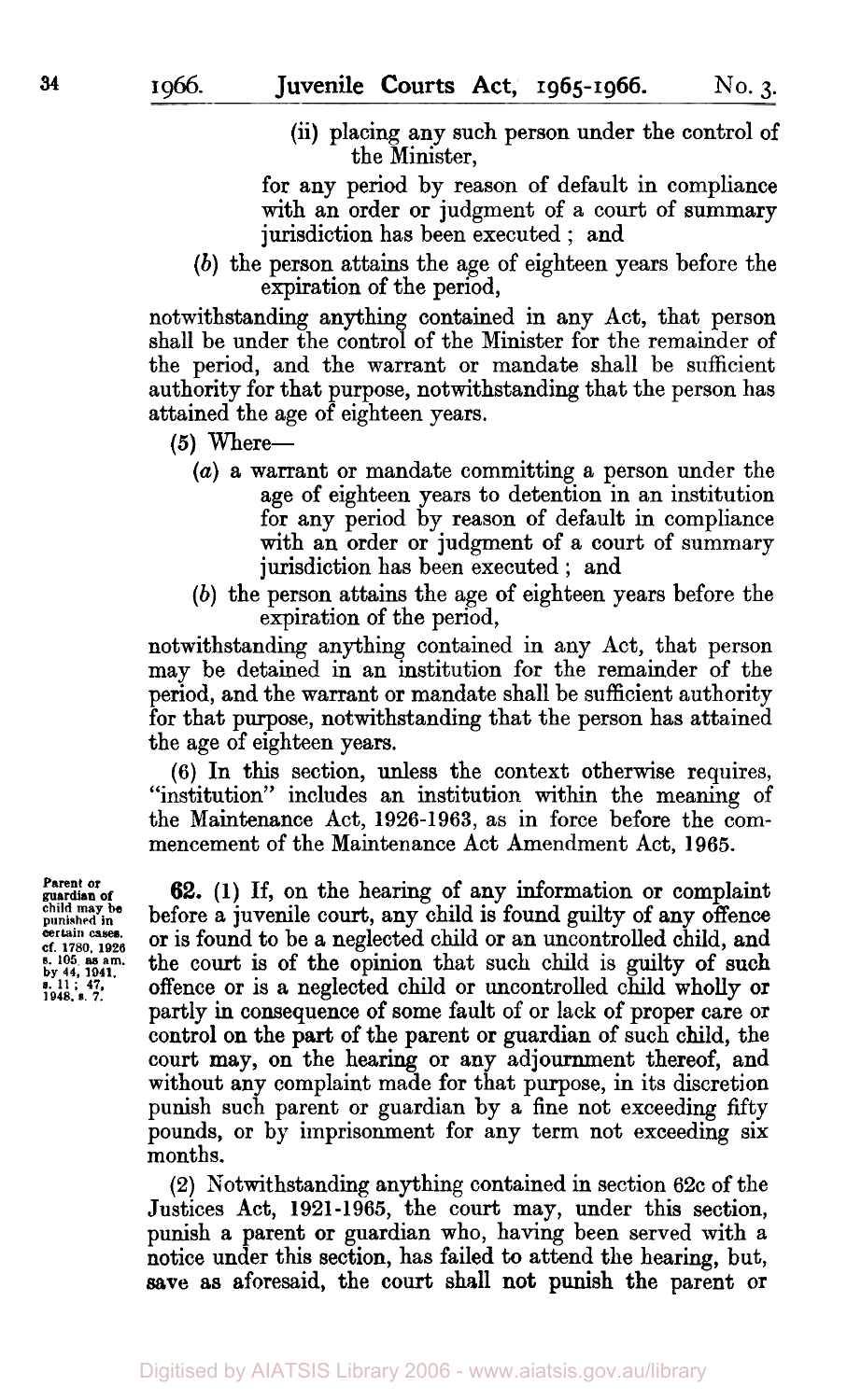guardian under this section without giving the parent or guardian an opportunity of being heard.

**(3)** A notice under this section shall be addressed to the parent or guardian and shall specify the time when and place where the information or complaint is to be heard, and may be given by the complainant or a member of the police force or an officer of the department.

**(4)** Any such notice shall be deemed sufficiently served if served personally on such parent or guardian or if posted addressed to him at his last known place of abode or business a reasonable time before the date of the hearing of the information or complaint.

**63.** At the hearing of any complaint or information against, or any application in respect of, a child, the Director or some other officer of the department authorized in writing by the Director, may be present, and examine and cross-examine  $\epsilon$ . 1780, 1926, witnesses, and be heard touching the acquittal or punishment of the child, or any other order in respect of the child.

**64. (1)** Unless otherwise ordered by the court before which **64.** (1) Unless otherwise ordered by the court before which Restriction on the proceedings are held, the result of any proceedings in a proceedings of  $\frac{1}{2}$ juvenile court or the result of any proceedings in the Supreme **cf. 13. 1841.** *s.* **12.**  Court on an appeal or committal from a juvenile court may, subject to this section, be published or reported in a newspaper or by radio or television.

**(2)** Unless permitted by virtue of an order of the court under subsection **(4)** of this section, a person shall not publish or report, whether by newspaper, radio, television or otherwise, the result of any proceedings in a juvenile court or of any proceedings in the Supreme Court on an appeal or committal from a juvenile court revealing the name, address or school, or including any particulars calculated to lead to the identification, of any child concerned in those proceedings, whether as the person against whom those proceedings were taken or as a person in respect of whom those proceedings were taken or as a witness in those proceedings, nor shall **any** person publish or show any picture or film as being or including the picture of any child concerned in those proceedings.

**(3)** A person who publishes or reports any matter in contravention of this section or in contravention of an order of a court under this section shall be guilty of an offence and liable **to** a fine not exceeding one hundred pounds.

**(4)** The court before which any proceedings referred to in subsection **(2)** of this section are taken may by order dispense with the requirements of that subsection to such extent as may be specified in the order.

Digitised by AIATSIS Library 2006 - www.aiatsis.gov.au/library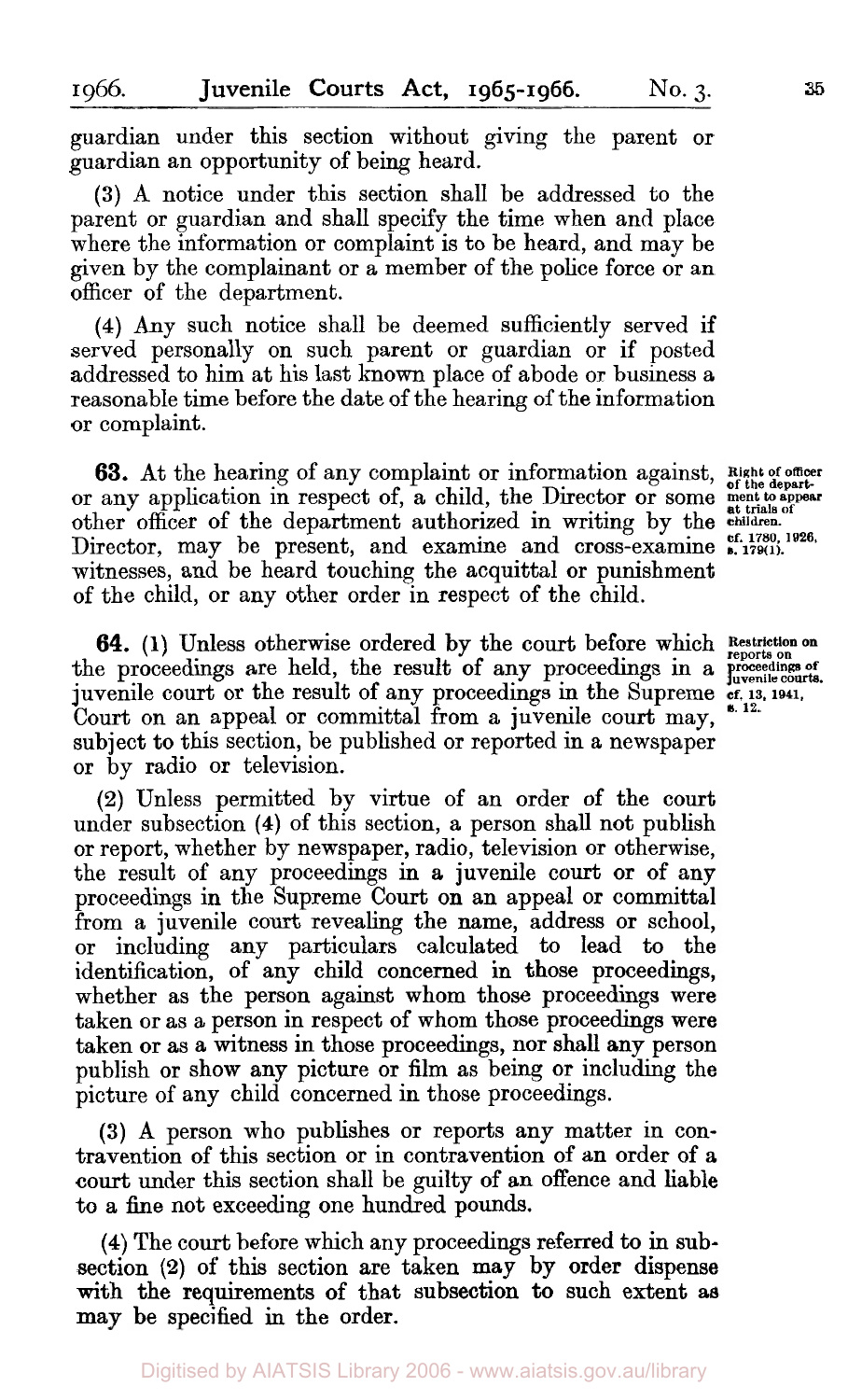**Forms. ss. 200, 202. Of. 1780, 1926** 

**65. (1)** The several forms prescribed by regulations under this Act **or any** other Act, **or** forms to the like effect, may be used, with such modifications as the circumstances may require, and shall be sufficient for the several purposes to which they **are** applicable respectively.

**(2)** When **no** form is so prescribed, a form reasonably adapted to the circumstances of the case may be used, and shall be sufficient for its purpose.

**(3) Every** complaint, information, summons, conviction, application, mandate, order, notice **or** warrant shall be deemed valid and sufficient if the same is in any of the forms prescribed by or under the Act **or** regulations which may be applicable, with such modifications as the circumstances may require.

**(4) No** conviction, application, mandate, order, notice **or**  warrant under this Act **or** any other Act shall be held to be void **or** insufficient for **any** mere matter of form **or** any technical error therein.

**66. No** warrant for the apprehension of a child shall be issued under this Act by a justice before whom a complaint or information is laid against the child unless the complaint **or**  information is substantiated to the satisfaction of the justice **on** oath made before him.

**67.** The Governor may make such regulations as may be necessary or convenient for carrying into effect the provisions and objects of this Act, including (but without limiting the generality of the foregoing) regulations for the purpose of-

- *(a)* regulating the practice and procedure in juvenile courts ;
- *(b)* prescribing the duties of clerks of juvenile courts ;
- *(c)* prescribing forms to be used under this Act ;
- *(d)* prescribing penalties, not exceeding *fifty* pounds in each case, **for** breaches of the regulations ;
- **(e)** preventing **a** child while detained in **a** police station, **or** while being conveyed to **or** from any court, **or**  while waiting before **or after** attendance in any court, from associating with **an** adult (not being **a**  relative) who is charged with **or** found guilty of **any** offence ;
- (f) ensuring that **a girl** (being a child) shall, while *so*  detained, conveyed **or** waiting, be under the **care**  of **a** woman ; and

**Warrant** *b***y justice.** *Cf.* **1780, 1926** *s.* **206.** 

Regulations. *Cf.* **Regulations. 13. 1941 s. 16.**